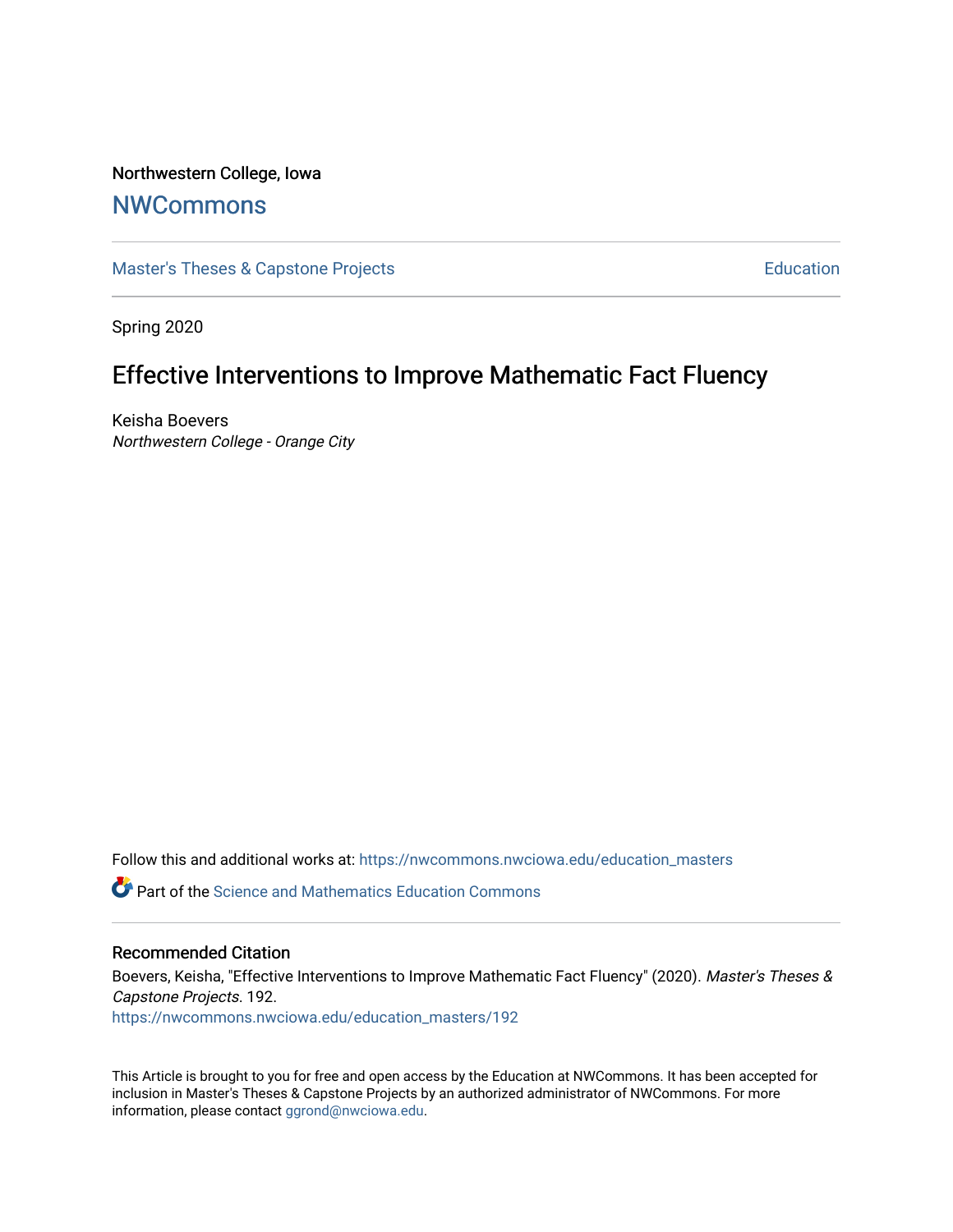Effective Interventions to Improve Mathematic Fact Fluency

Keisha Boevers

Northwestern College

A Literature Review Presented

in Partial Fulfillment of the Requirements

For the Degree of Master of Education

April 11, 2020

Dr. Ashley Nashleanas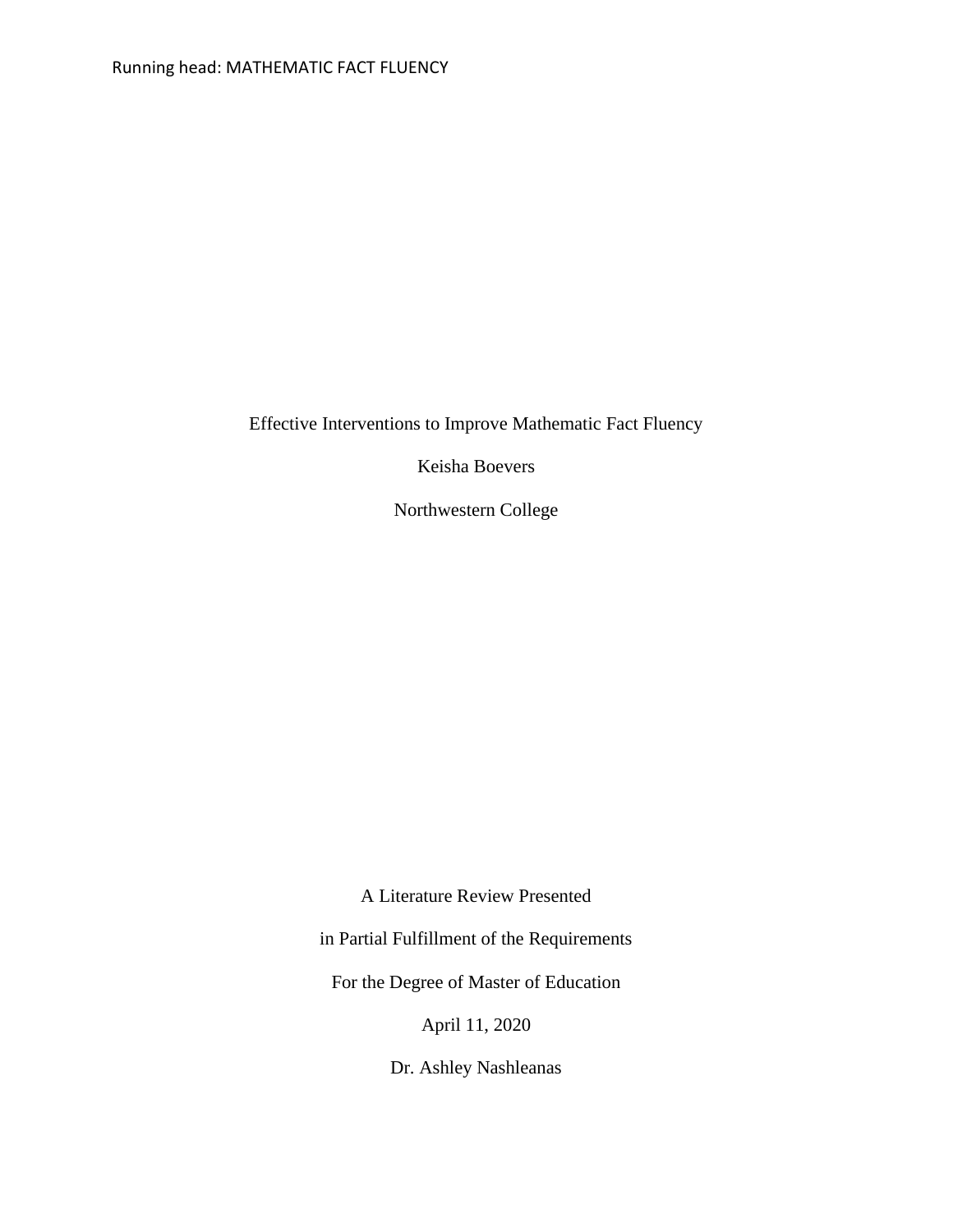# Table of Contents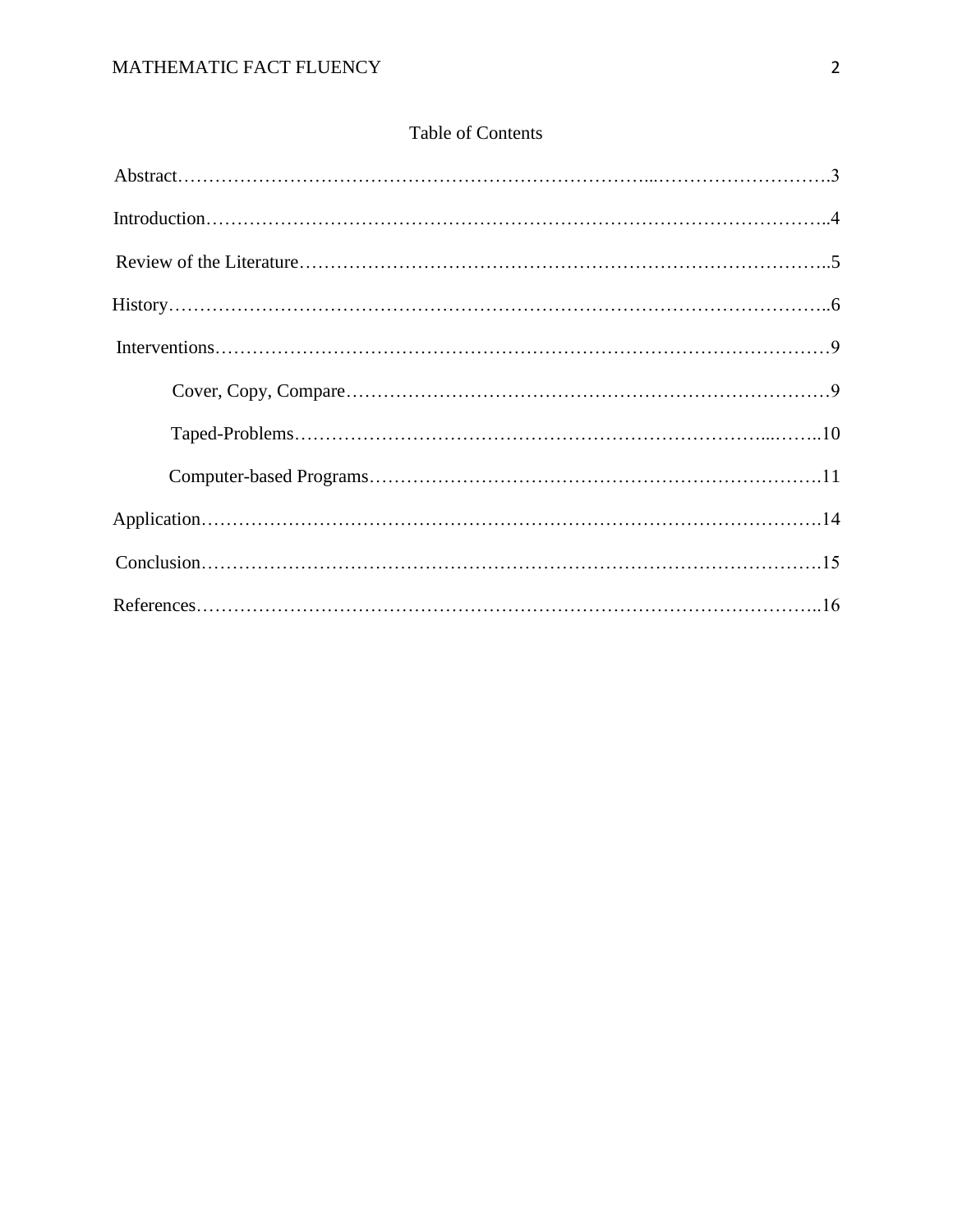### Abstract

This literature review discusses the importance of mathematic fact fluency and the lasting impact it can have on student's success in the area of mathematics. Studies show that mathematic fact fluency serves as the foundation for advanced math skills. The review identifies three mathematic fact fluency interventions that educators can implement in their classroom. The research focuses on the cover, copy, compare intervention, as well as taped problems and computer-based programs, specifically Reflex. The data indicates that all three math interventions are effective in providing students with appropriate and sufficient support needed at their current academic level. Further research needs to be conducted to identify additional interventions that enhance students' performance in the area of mathematic fact fluency.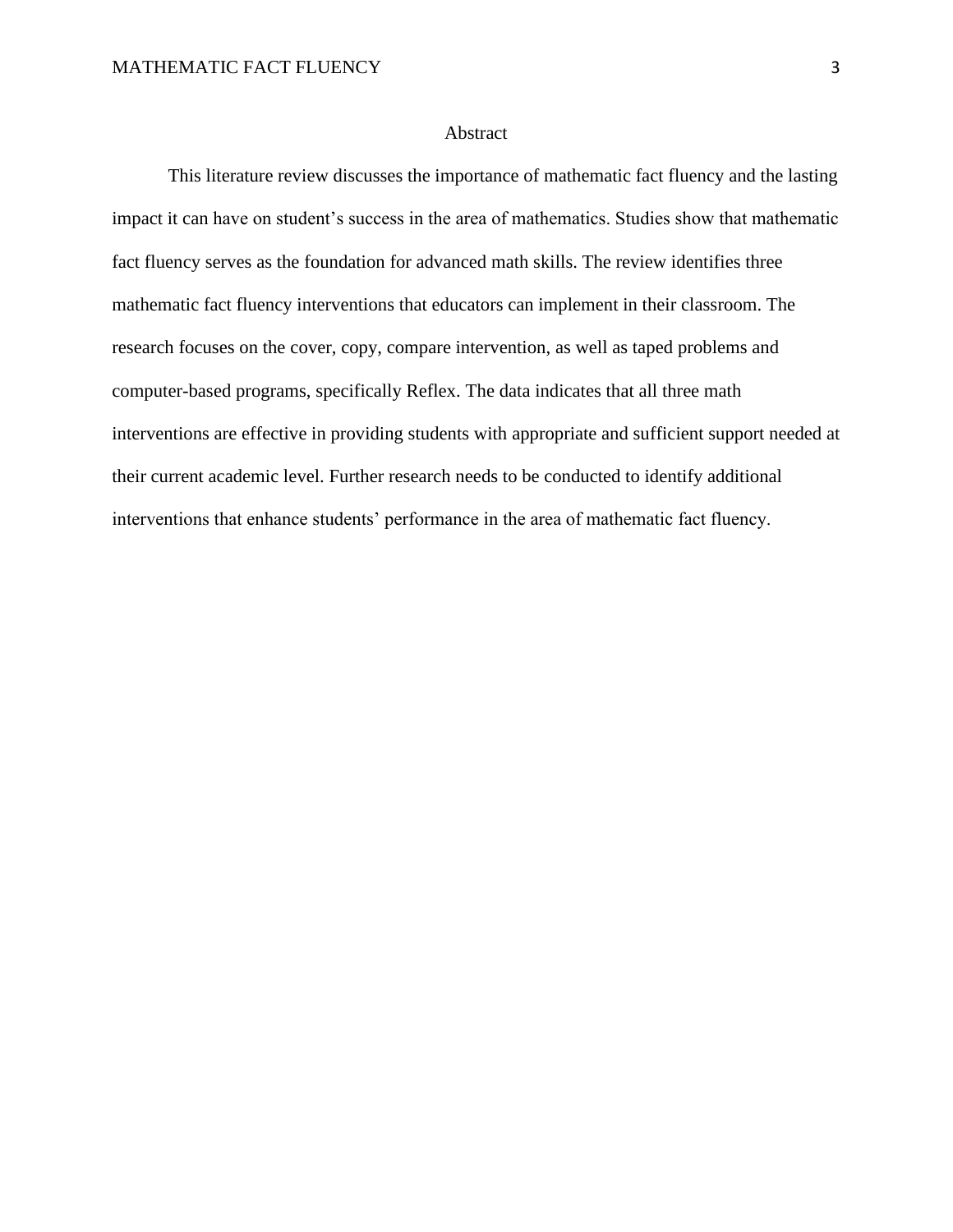The lack of success in the area of mathematics in the United States has continued to become a nationwide concern (National Mathematics Advisory Panel, 2008). In Bob Deans' article "Math Wars Target Students, Teachers,*"* he states "There is no doubt that the math education is in total shambles" (Dean, 2007). In 2017, The National Assessment of Educational Progress (NAEP) assessed student performance in the area of mathematics at grades four, eight, and twelve in both public and private schools across the United States. The National Center for Education Statistics (2017) reported that 20 percent of fourth-grade students, 30 percent of eighth-grade students, and 38 percent of twelfth-grade students performed below proficient in the area of mathematics. According to the National Mathematics Advisory Panel (NMAP 2008) students are struggling with basic computation skills and as students' progress through school, math concepts become more difficult. For students to have success in higher level mathematic classes, they must be able to automatically and fluently recall facts, as this is a skill that serves as the foundation for future success in their mathematics education.

Mathematics fact fluency refers to the ability to recall facts in the area of addition, subtraction, multiplication, and division (Multi-Rao & Plati, 2015). Research by Poncy et al. (2006) suggests that student must also be able to accurately recall basic mathematic facts quickly and with minimal effort, a skill referred to as automaticity. However, this has been identified as an area needing more attention and emphasis in mathematic instruction (NMAP 2008). Just as decoding strategies are taught to improve reading skills, students need to be taught strategies to help improve mathematic fact fluency at the early stages of education. If students struggle with recalling their math facts, they often find other areas of mathematics too challenging and give up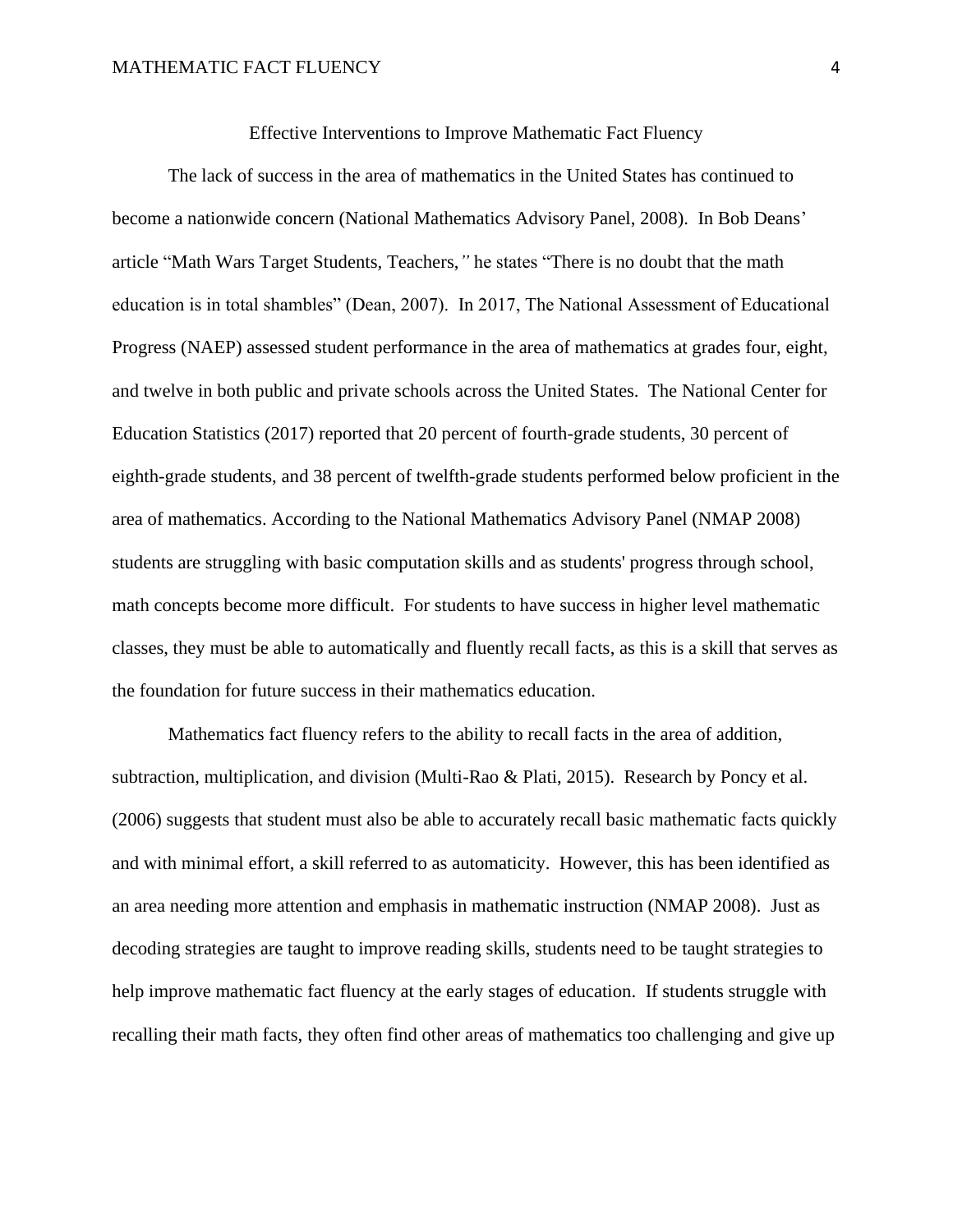because the work begins to take too long and begin to experience anxiety when expected to solve problems that they believe are too strenuous (Parkhurst et al., 2010).

As teachers are becoming aware of the alarming number of students who are unable to recall mathematic facts, they are searching for interventions to implement in their classrooms that will help increase students' ability to recall facts. The purpose of this literature review is to identify mathematic interventions that are available for teachers to implement into their classrooms that will improve students' success in recalling mathematic facts in the area of addition, subtraction, multiplication, and division.

Due to the limited knowledge and resources teachers are provided, this literature review will focus on three mathematic fluency interventions that may enhance a student's ability to accurately and fluently achieve mathematic success. They include cover copy compare, taped problems, and computer-based fact programs; all three are supported by theoretical evidence. Opposing viewpoints are presented for the following interventions in order to determine effectiveness, as well as the impact on students and teachers. The literature suggests that research should continue on these specific interventions.

#### **Literature Review**

The ability for a student to recall mathematic facts accurately and fluently is vital for their success at advanced mathematics skills. Arnold (2012) suggested that both fluency and automaticity are essential in student's mathematic success as they play a critical role in helping students succeed with problem-solving. Today many students have not yet achieved the skills required to recall basic mathematic facts accurately and fluently, resulting in additional challenges in the area of math and for some students, math anxiety. O'Connell and SanGiovanni (2011) share that, when students first begin to learn mathematic facts they are focused on the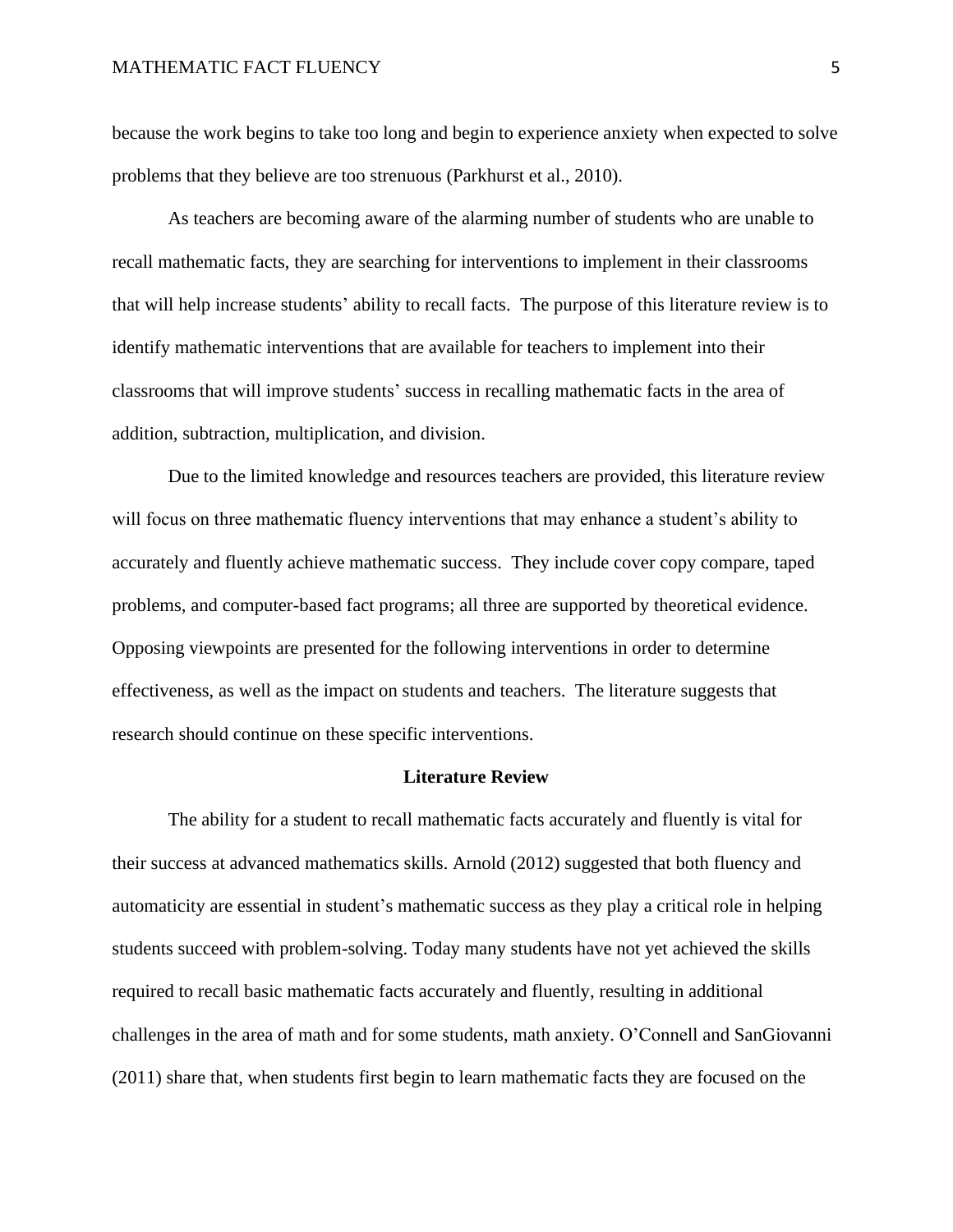basic computations. However, as students become automatic with simple facts, they are then able to turn their focus to other aspects of the task such as place value, decimals and fractions. When students become automatic and fluent with basic mathematic facts, their brain becomes free to focus on additional math processes. Despite ongoing attention and efforts, math deficits in basic skill fluency, computational understanding, and problem-solving skills are still evident with K-12 students (Kelley, 2008). According to the National Center for Educational Statistics, 22% of adults have not mastered enough mathematics skills past eighth grade necessary for success in many jobs (Cozad & Riccomini, 2016). In 2008, the National Mathematics Advisory Panel articulated that all students should have the necessary skills to fluently add and subtract whole numbers by the end of third grade. Developing automatic and fluency with mathematic facts helps prepare students for higher level mathematic classes in which solving multistep equations is a fundamental skill. In Codding's et al. (2011) article, the authors reiterate the importance that basic mathematic fluency has on essential life skills, adding that a necessity for individuals to successfully live independently includes basic fact fluency, which serves as the foundation for time, money, and problem-solving.

#### **History**

Since 1990, the National Assessment of Educational Progress (NAEP) assesses all students in grades four, eight, and twelve in the area of mathematics. This assessment is administered every other year to measure "students' knowledge and skills in mathematics and students' ability to apply their knowledge in problem-solving situations" (National Assessment of Educational Progress, 2019). As evidenced by the National Center on Education Statistics in 2017, there is a need for educators to implement research based mathematic interventions in their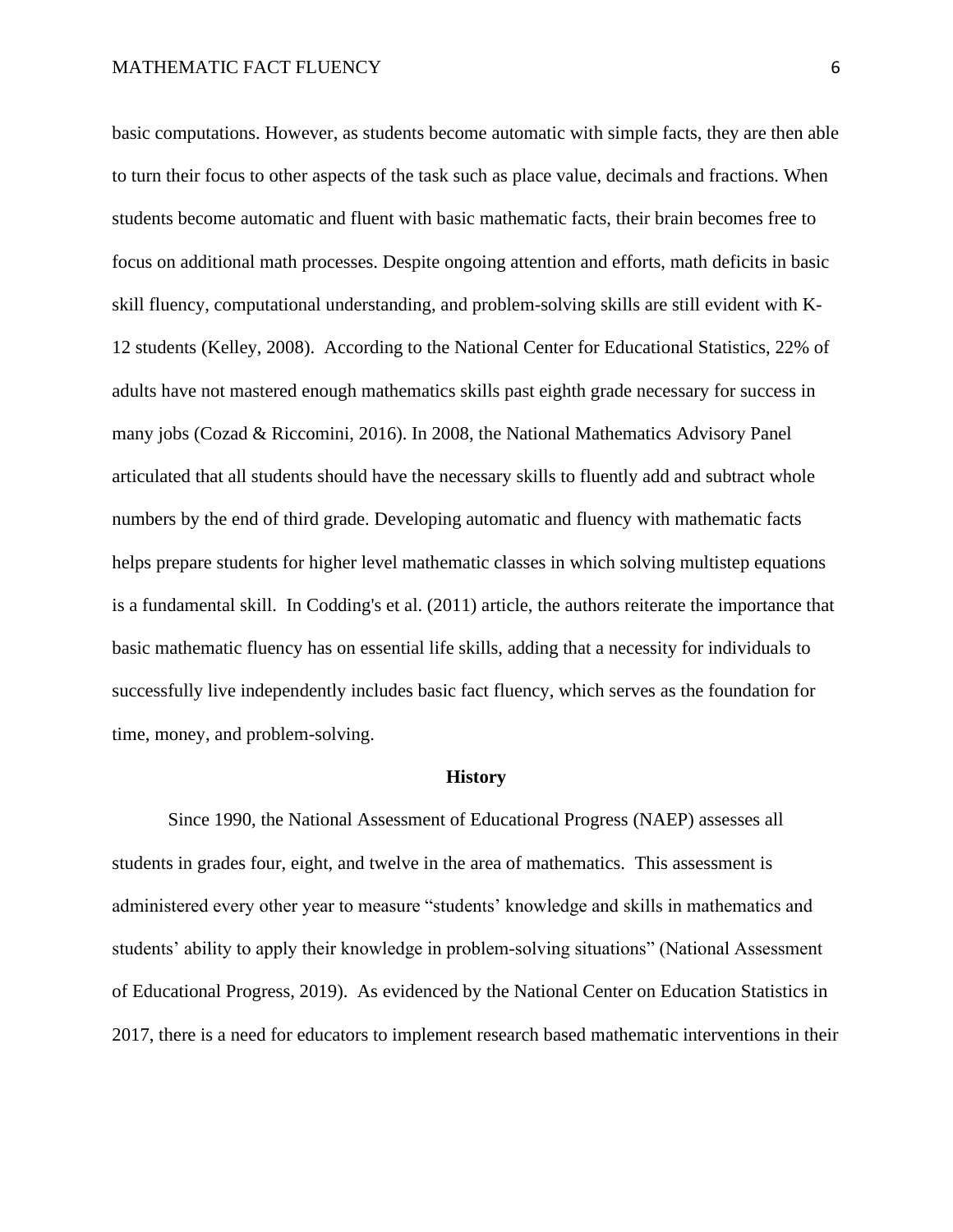classroom to help provide students with the skills needed to fluently and accurately master all mathematic facts, which will in return help with their success in higher level math classes.

Between 2015 and 2017, data show consistently low math scores in all grades across the nation. With low scores on national math assessments, the National Mathematics Advisory Panel believes "computational facility with whole number operations rest on the automatic recall of additional and related subtraction facts, and of multiplication and related division facts. It requires fluency with the standard algorithms for addition, subtraction, multiplication, and division. Fluent use of the algorithms not only depends on the automatic recall of number facts, but also reinforces it" (National Mathematics Advisory Panel, 2008).

The final report by the National Mathematics Advisory Panel indicates that elements in mathematics education are broken and not working together, resulting in under achievement of the country's values and ambitions. One of the six elements that the Panel states is not working includes that from rigorous research it should be evident how students learn. It begins by recognizing that a strong start has a positive influence for children, the benefits of conceptual understanding, fluency, and automaticity when recalling mathematic facts, and finally the effort that students put forth counts towards their achievements in mathematics (Mathematics Performance, 2008). Based on recent reports and elements determined needing further assistance, the United States Department of Education asked the National Mathematics Advisory Panel to use research to make recommendations on how to improve mathematics education for our nation. The first of the two recommendations include making it the norm in elementary and middle school mathematics curricula, that there is a clear and precise progression of mathematics learning, with attention on proficiency. The team explained that proficiency means students have a strong understanding of key concepts, master automaticity with addition and subtraction facts,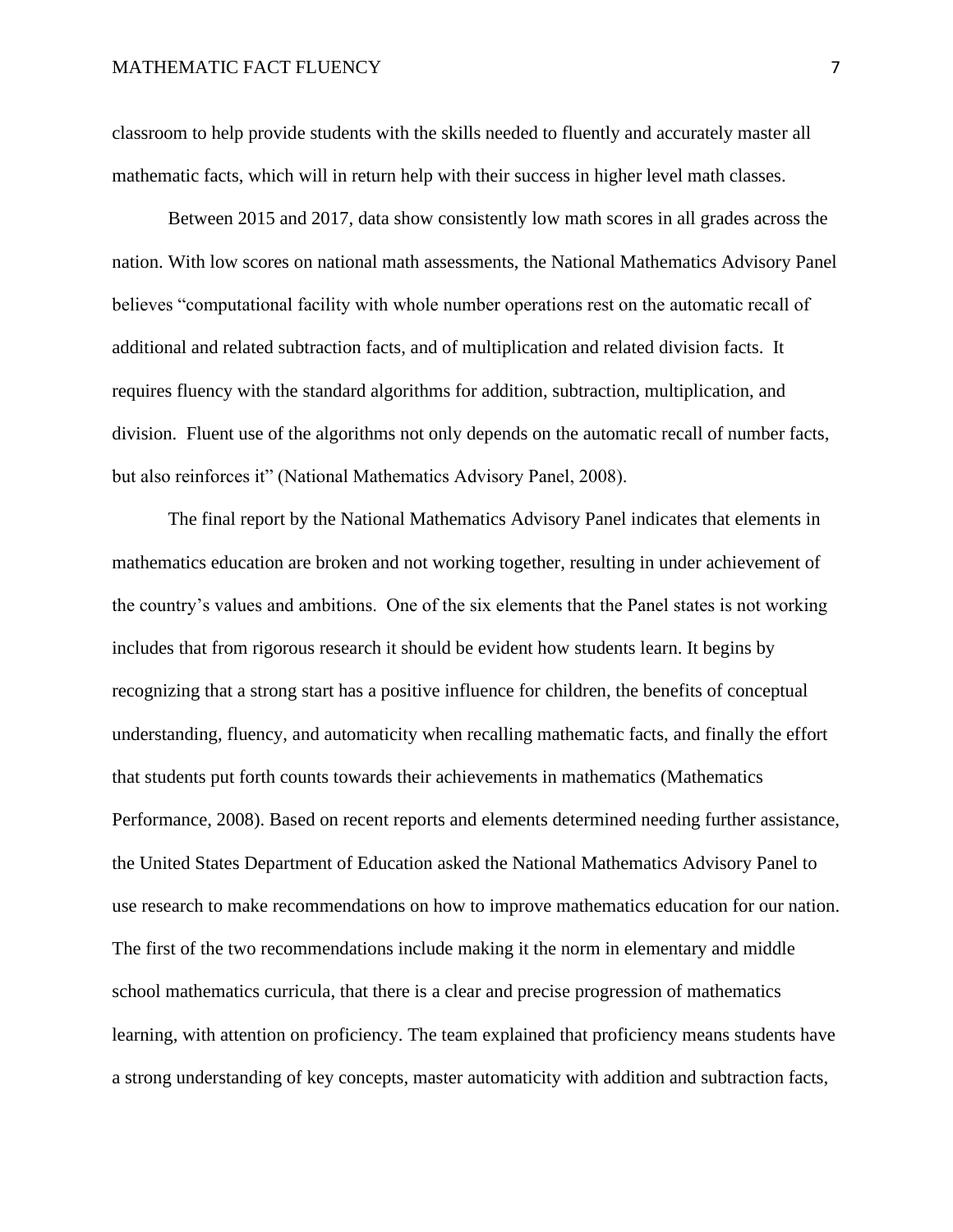establish flexible and automatic answers that are also accurate. The second recommendation includes sufficient and applicable practice to develop fluency and automaticity with the recall of addition and related subtraction facts, as well as multiplication and related division facts. Students ability to recall mathematic facts will be beneficial to their knowledge with whole number operations (Mathematics Performance, 2008). In conclusion, the article suggested that children in the United States cannot solve single-digit addition, subtraction, multiplication, or division problems as quickly or efficiently as students from other countries (NMAPS, 2008).

With the lack of success in mathematics, our national and educational leaders are addressing the issue by implementing common core standards that directly align with mathematic fact fluency. The standards include "CCSS.MATH Content.2.NBT.B5: Fluently add and subtract within 100 using strategies based on place value, properties of operations, and/or the relationship between addition and subtractions", and "CCSS.MATH.CONTENT.3.OA.C.7: Fluently multiply and divide within 100, using strategies such as the relationship between multiplication and division or properties of operations. By the end of grade three, know from memory all products of two one-digit numbers" (Common Core State Standards for Mathematics, 2020). Although standards have been put in place to acknowledge the importance of mathematic fluency and the connection to later success in math, there are few curricula in the United States to provide sufficient practice to ensure fast and efficient recall of basic math facts (NMAP, 2008).

Educators are aware that mathematic fluency is important and a skill many students are falling behind in; however, there are few curricula in the United States to provide sufficient practice ensuring fast and efficient recall of basic math facts combinations (NMAP, 2008). With the lack of curricula providing support for fact fluency, educators are turning to interventions to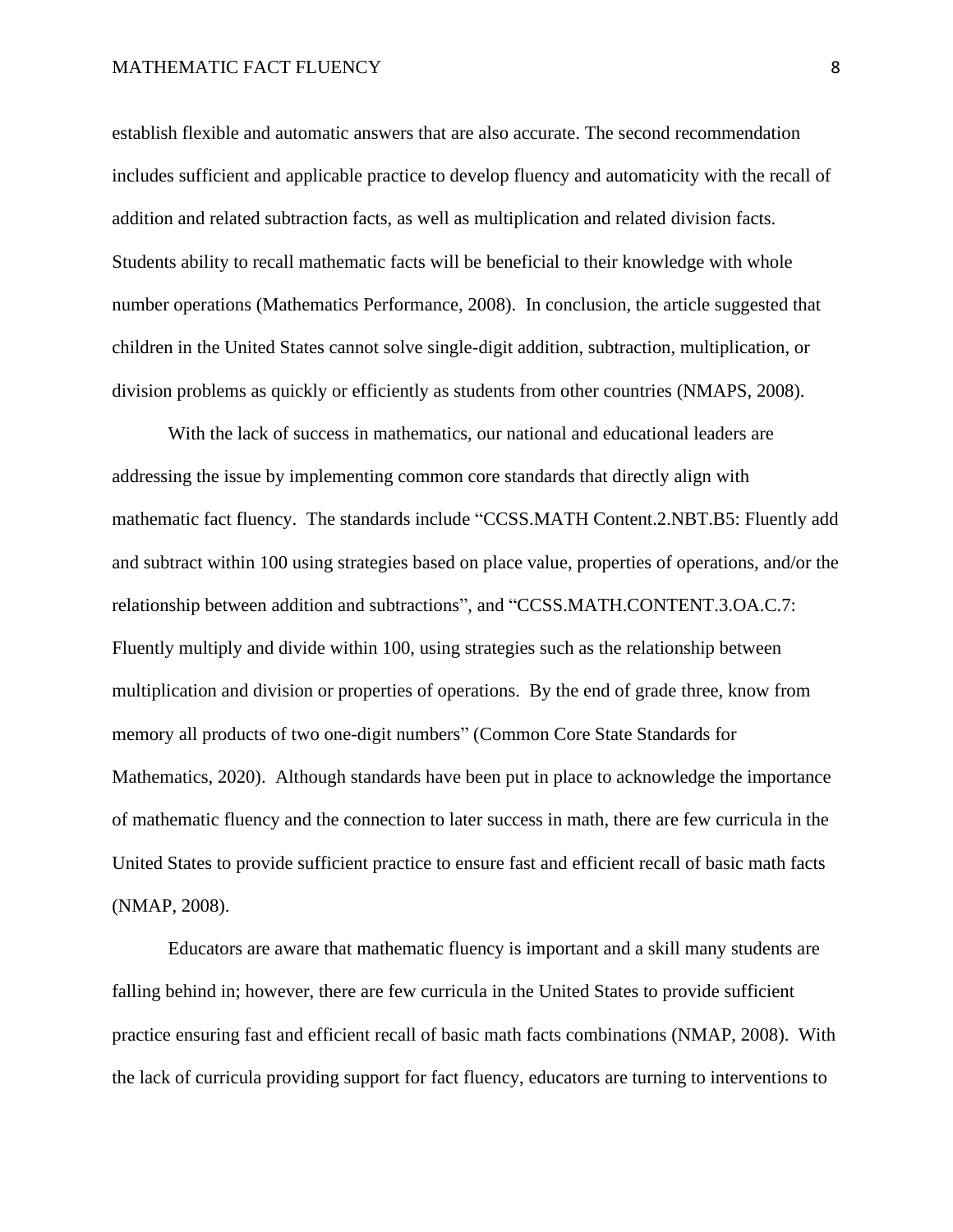provide students with the support they need to successfully master their math facts. Baroody (2008) explains that there are three phases students go through to mastering basic math facts, including; counting strategies, reasoning strategies, and mastery. In agreeance with Cholmsky's (2011) article, learning new facts requires systematic introduction, specifically with the amount of numbers and the allotted time, which allows students appropriate experiences prior to further progression. Therefore, educators first need to teach the new mathematic facts prior to beginning interventions to prevent students from falling behind and using methods, such as finger counting.

# **Interventions**

## **Cover, Copy, Compare**

Cover, Copy, Compare is an example of a self-management intervention that is effective and efficient with the goal to enhance accuracy and fluency in basic math facts. In a recent article by Codding et al. (2011), the authors shared the five steps in the Cover, Copy, Compare intervention. The steps include "1) look at a model of the mathematics problem with the answer included, 2) cover the mathematics problem with the answer, 3) record the problem with the answer, 4) uncover the mathematics problem with the answer, and 5) compare the answer." Cover, Copy, Compare begins with training students how to perform the intervention correctly; once they are adequately trained, students are able to complete the intervention on their own allowing them to receive immediate feedback for their responses without waiting for their teachers input (Konrad & Joseph, 2013). This intervention allows the teacher to provide instruction for other students while providing them with the support they need to improve their math fact fluency. Skinner et al. (2007) researched this intervention and data shows that it is effective because it includes four key features of effective instruction including modeling, high rates of correct responding, ample practice, and corrective feedback. Konrad & Joseph (2013)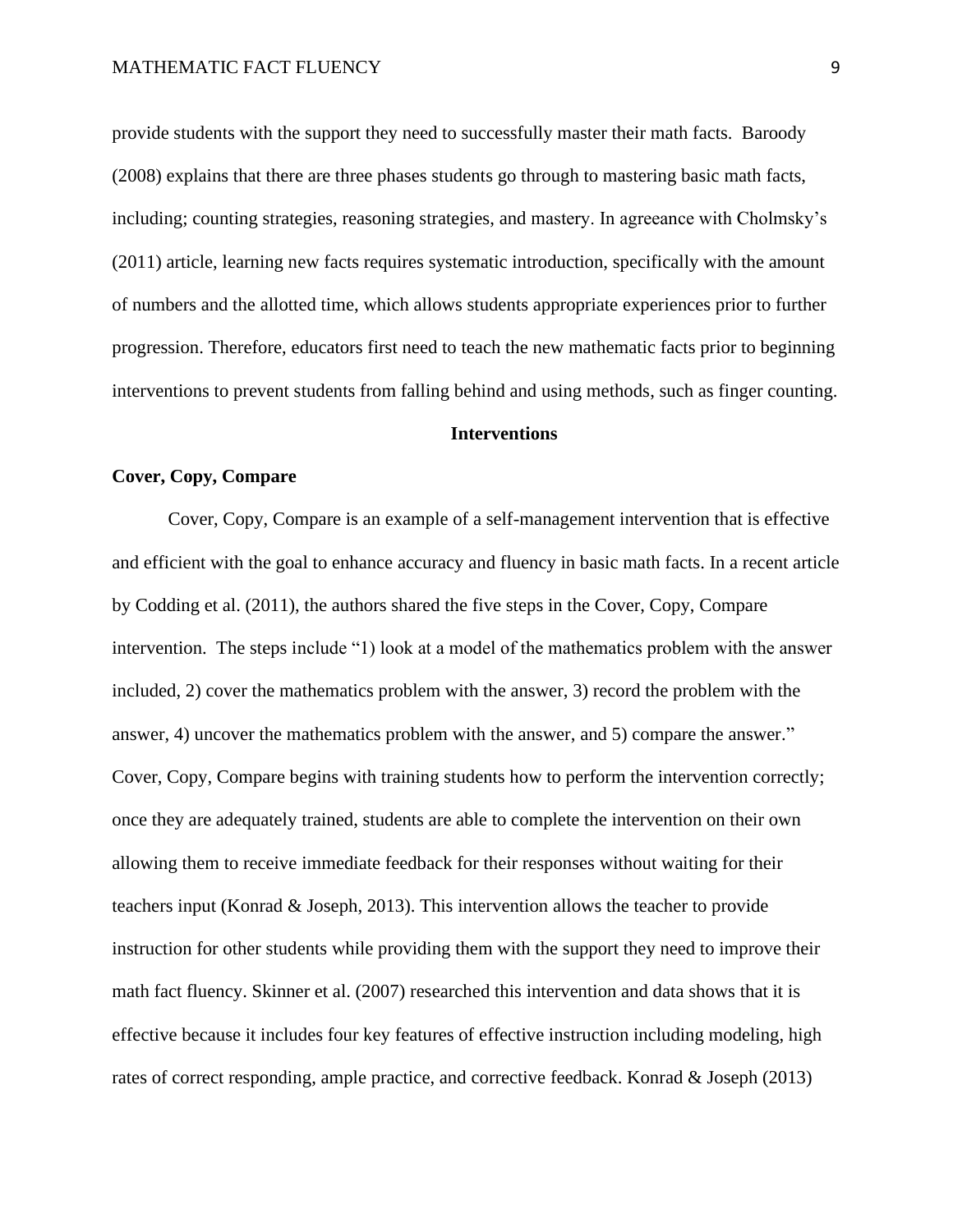provided extra strategies that can be used to strengthen the effectiveness and efficiency of cover, copy, compare. They include providing an extra step of modeling, adding opportunities of practice for students, delivering reinforcements via teacher, demonstrating strategies for selfmanagement, and including examples to boost maintenance and generalizations. Although research shows that all students benefit from the cover, copy, compare intervention, it is found to have an even larger impact on students with learning disabilities and struggling learners. Konrad & Joseph's (2013) advice is that when cover, copy, compare is combined with additional instructional factors, such as positive appraisal for correct responses, goal setting, or additional practice, an increase in results were seen.

Although Cover, Copy, Compare has been shown to improve students' fact fluency skills there are still challenges that teachers may face with the intervention. For example, some students may struggle with staying on task during the independent work time and end up failing to complete the intervention. In addition, with the intervention being very repetitive, students may become bored and lose interest or motivation to enhance their fact fluency using this particular intervention.

#### **Taped-Problems Intervention**

The Taped-Problems intervention are evidence-based interventions that are used to increase students' fact fluency primarily at the elementary level. According to Poncy et al., (2006) "the Taped-Problems intervention increases accuracy and fluency when used both at the individual student and group level." The intervention involves students listening to a series of recorded math facts followed by a brief pause. During the pause, students are instructed to attempt to write the correct answer before the recording reads the answer. If the student writes the incorrect answer, they are taught to cross out the answer they provided and write in the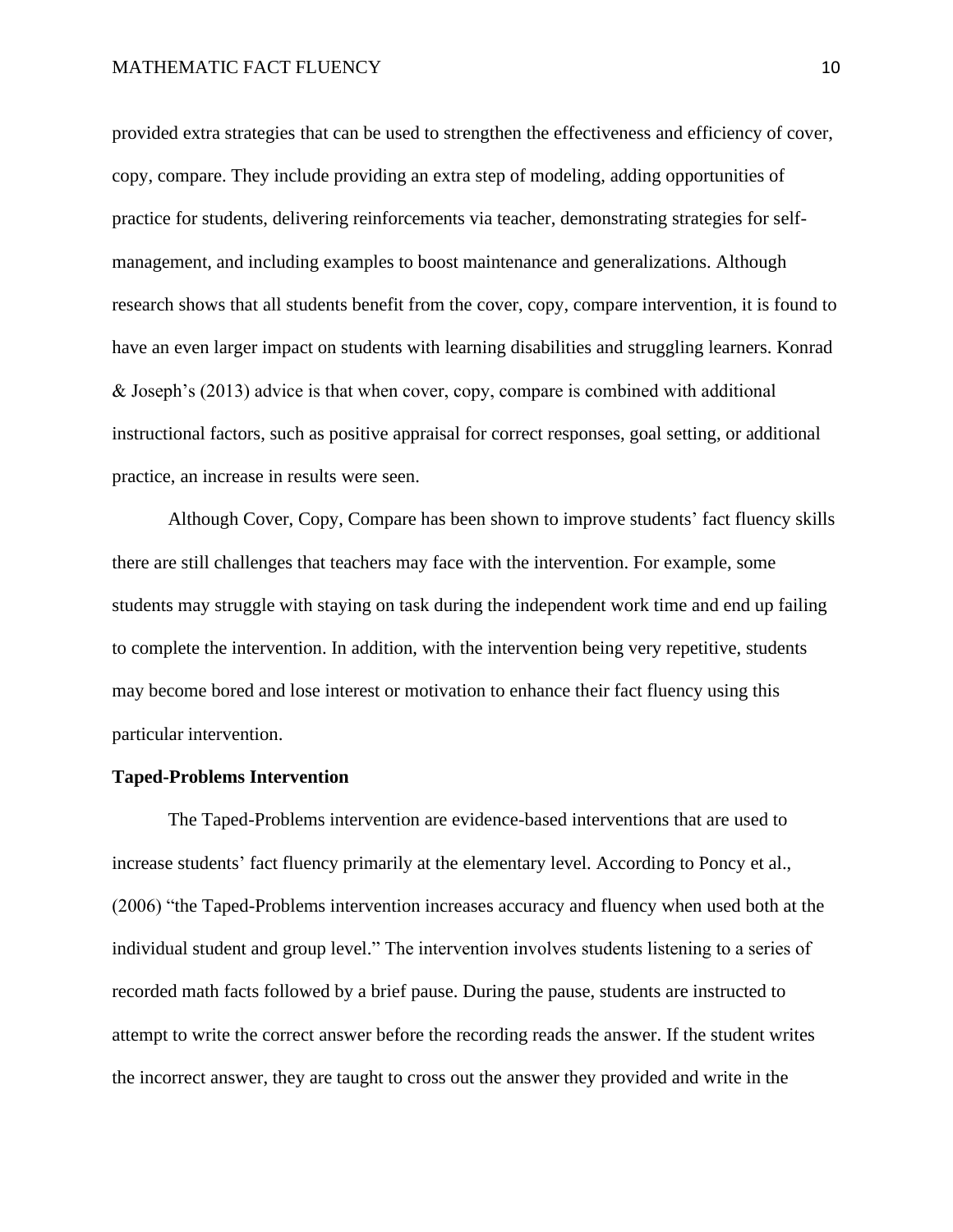correct answer that the audio recording read. To encourage success, there is a longer wait time between question and answer when first beginning the intervention when students are still learning their facts. Time begins to shorten as students begin to show success in answering the question correctly in the time allowed, enhancing the student's automaticity. In a recent article by McCallum and Schmitt (2011), they share three factors that contribute to the success and effectiveness of the taped-problems intervention. The factors include "numerous opportunities for accurate responding, reinforcement for correct responding and immediate feedback on responses whether correct or incorrect." In addition, Arnold (2012) explained that cognitive growth and development is promoted with less capable peers when provided with opportunities to interact with more capable peers. If these peers work together during interventions the improvements in the area of mathematic fact fluency were effective.

Data from a study by Poncy, Skinner & Jasper (2007) show that students had an increasing trend for problems answered correctly per minute, as well as the taped problem intervention taking thirty percent less time to complete in comparison to a cover, copy, and compare intervention. Due to limited evidence-based research on this intervention, additional research is needed to determine effectiveness on mathematic fact fluency.

## **Computer-Based Interventions**

Over the past ten years, computer-based programs have become increasingly popular in providing teachers with support on increasing students' mathematic fact fluency. According to Berrett & Carter (2017) computer-based programs have the potential to a beneficial tool utilized in the classroom due to its ability to differentiate instruction to each students' academic level, provide additional opportunities for practice, and grasp students interest to increase motivation. In a report from the National Math Panel (2008), the advisory panel recommended educators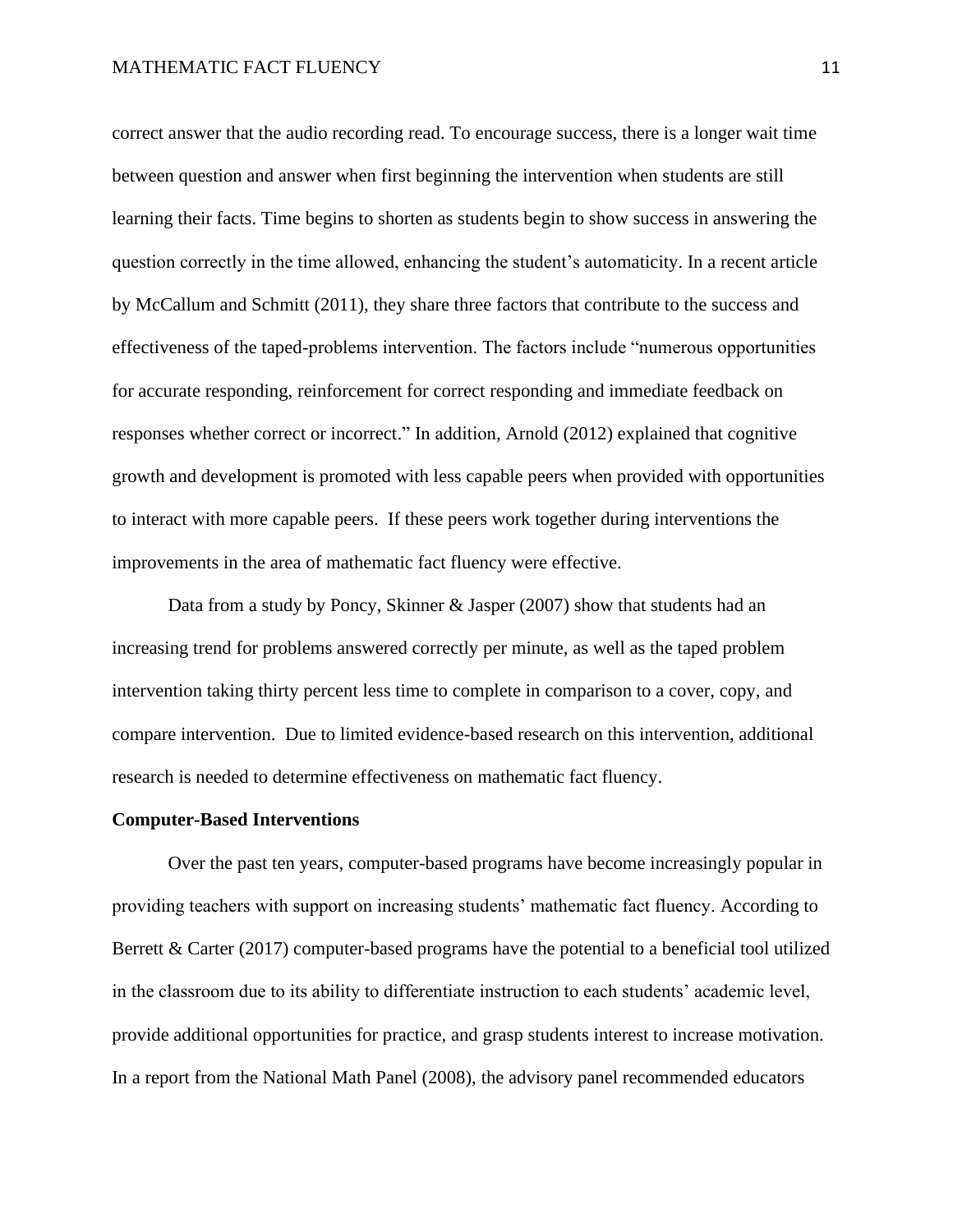incorporate well designed computer-based software in their classrooms to help students develop math fact fluency and automaticity, one program being Reflex. Reflex leads the math education world with its research-proven methods. This particular system is an online game-based program that has the ability to individualize for each student to increase math fact fluency. Colmsky (2011) from Reflex summarizes that after students have mastered automaticity and fluency with mathematic facts, they have completed a level of mastery that allows them to retrieve mathematic facts from long-tern memory with minimal effort. This program is not to replace core instruction but to supplement fluency development.

There are four key components that make up the success of Reflex: "1) covers the complete process of fact mastery, from initial acquisition of previously unknown facts through to automaticity, 2) continuously differentiates instruction and adapts practice to each student's current ability and needs, throughout the entire session, 3) generates a fun, motivational environment for students, one that encourages frequent use and reinforces the connection between effort and success in mathematics, 4) provides educators with intuitive, insightful reports to monitor fluency gains and system usage" (Cholmsky, 2011).

In the first component, from acquisition to automaticity, students are introduced to new facts in a small set using strategies that are appropriate for their level. Some of the strategies Reflex uses to teach new facts include, the commutative property, rule-based patterns and fact families (Cholmsky, 2011). By teaching new facts using these strategies, it effectively covers all operations that will impact their proficiency in other areas of math. Once students are able to recall facts, they move into the fluency stage. This stage involves students answering open math sentences using strategies or relationships of unknown facts to known facts with no time limit due to students focusing on accuracy. After a student passes the previous stage, they move into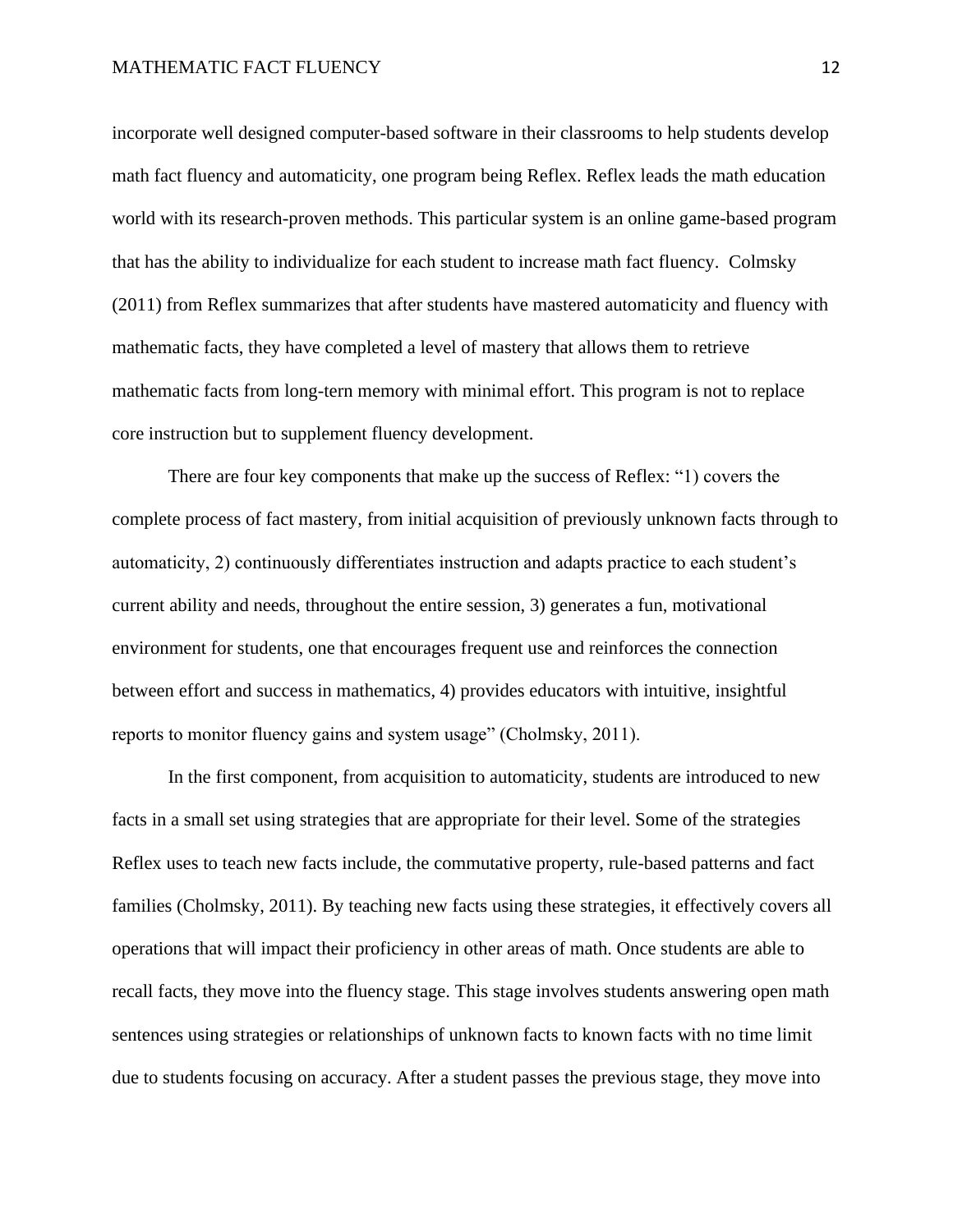the third stage of practicing facts with moderate time pressure and the difficulty begins to increase. Students are shown one problem at a time and asked to provide the correct answer. As students answer questions, Reflex is monitoring their accuracy to adjust future questions based on student's current ability and providing corrective feedback as students answer questions. In the final stage, students compete in games to practice their facts, specifically fact that have been mastered and students are able to recall automatically from memory. The games are appealing to students as they use engaging graphics and sound effects, have simple rules, and progressively increase in difficulty and speed. During this stage, student's fluency continues to enhance and provides students with the sense of accomplishment

The second component to Reflex's success includes adapting instruction and practice for optimal results. Reflex has taken research-based techniques to develop fluency and customizes both the content and method of these techniques for each student (Cholmsky, 2011). Educators understand that customizing learning strategies for each student is powerful and Reflex does exactly that as students participate. Cholmsky (2011) reinforces this concept, summarizing that the Reflex program continuously monitors the responses of each student and uses that data to differentiate instruction for each student and modify practice during each Reflex session.

Students thrive on being recognized for their efforts and accomplishments. The third component does just that by setting students up for success. During the first couple of weeks students will make significant gains in their fluency and gains will continue in the following weeks. Advancements in these areas motivate students to continue the work as they see the progress they have made and are encouraged to reach new levels of the game.

The fourth and final component includes monitoring each students progress. Progress monitoring can be a challenging task for educators to complete with each student to assure that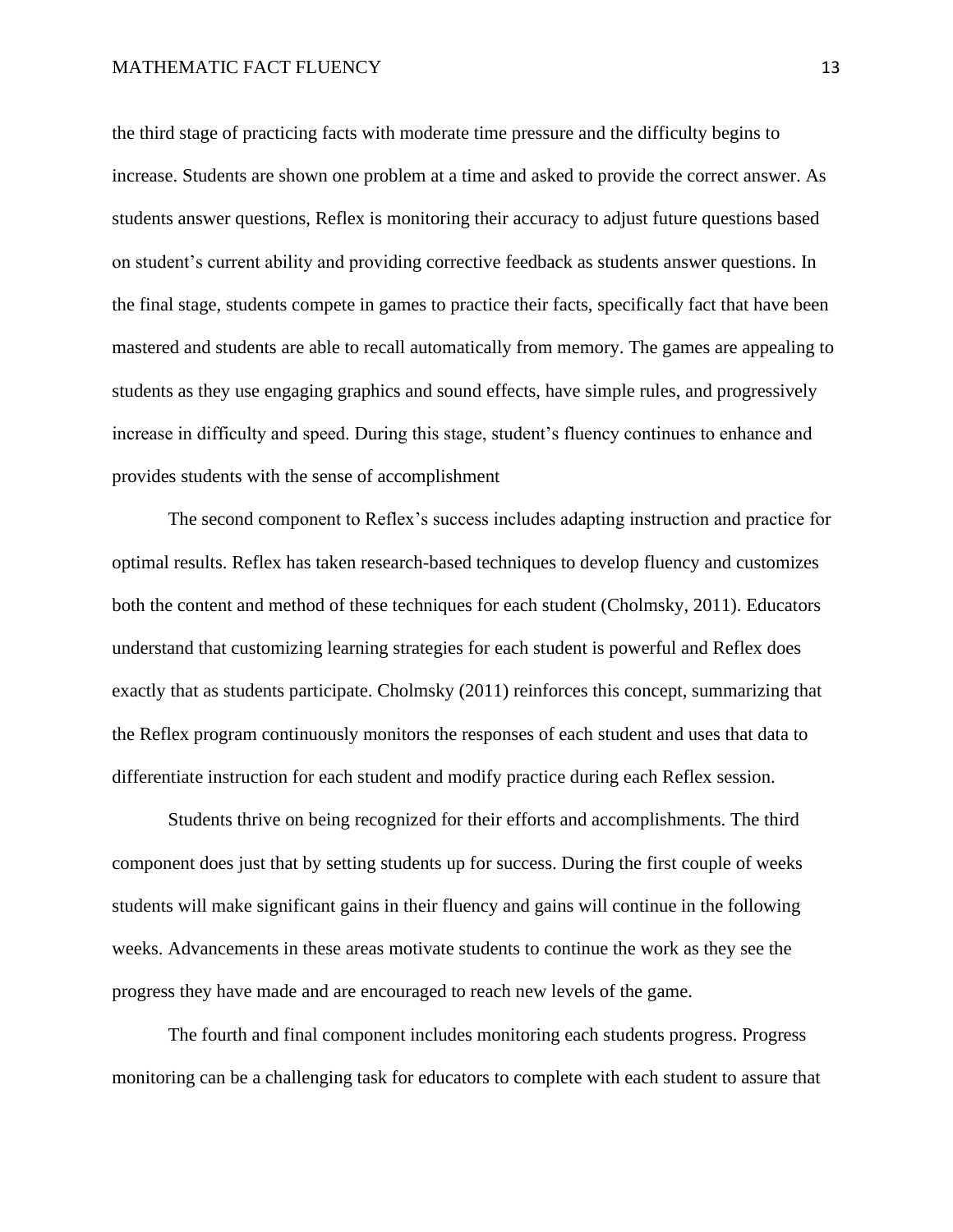they are progressing and modify instruction to promote success. Reflex assist with this task by "providing educators with intuitive reporting and administrative features that enable them to easily monitor progress and effectively manage their students' usage of the reflex system" (Cholmsky, 2011). Reflex provides data such as usage and progress, detailed data on current fluency levels, daily fluency growth and usage to fluency gains. This data can be used to help educators guide whole group instruction as well as the effectiveness of the intervention for every student.

Reflex (2016) did a study with one hundred thirty-nine students in grades second and third, over the course of one hundred days to compare the progress made in the area of fact fluency. The study compared Reflex to other methods typically used in the classroom setting such as timed tests, flashcards, and worksheets. At the end of the trial, students completed a posttest which scored both fluency and accuracy. The results showed that the students who received the Reflex intervention had a 140 percent increase compared to students who used other traditional interventions. Based on recent data and research it is evident that the computer-based program Reflex has the ability to successfully enhance student's math fact fluency.

### **Application**

Incorporation of these interventions can be directly applied in the classroom setting, specifically with my role as a Title 1 math teacher. Many of my students face mathematic challenges and the repetition of the cover, copy, compare intervention and taped problem interventions would be beneficial for them. In addition, the computer-based program, Reflex, would be appealing to my students with the game-like environment. The progress monitoring and ability to modify instruction to meet the needs of each student would also be beneficial.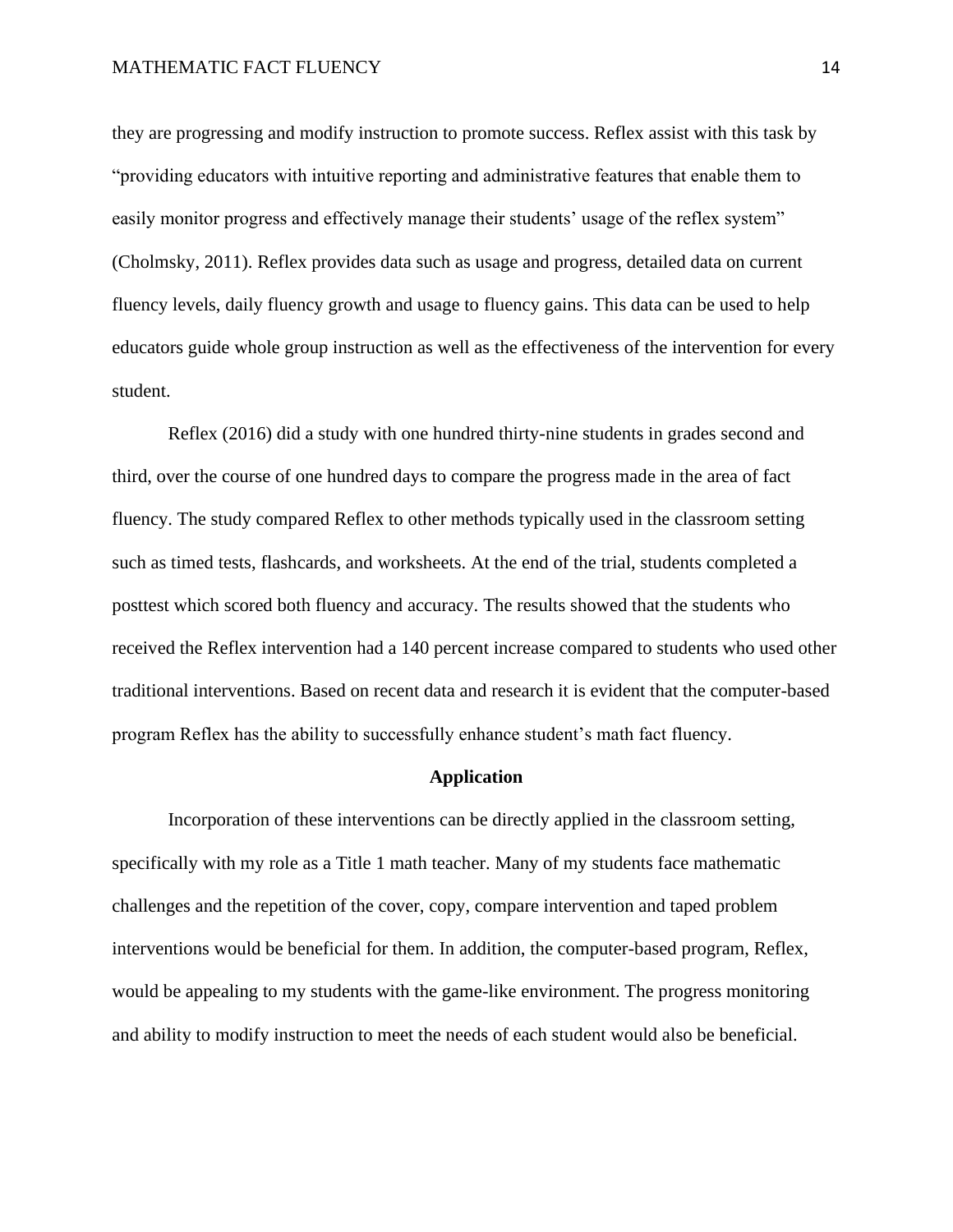However, with the cost per student, it would be too expensive for small school districts to purchase.

# **Conclusion**

This literature review identified mathematic interventions currently used in an academic setting. This topic area is important as it supports educators in enhancing student fact fluency to prepare students for later success in advanced math classes. From this review, it appears that all three interventions (cover, copy, compare, taped-problems, and computer based programs) are effective in providing students with appropriate and sufficient support needed at their current academic level.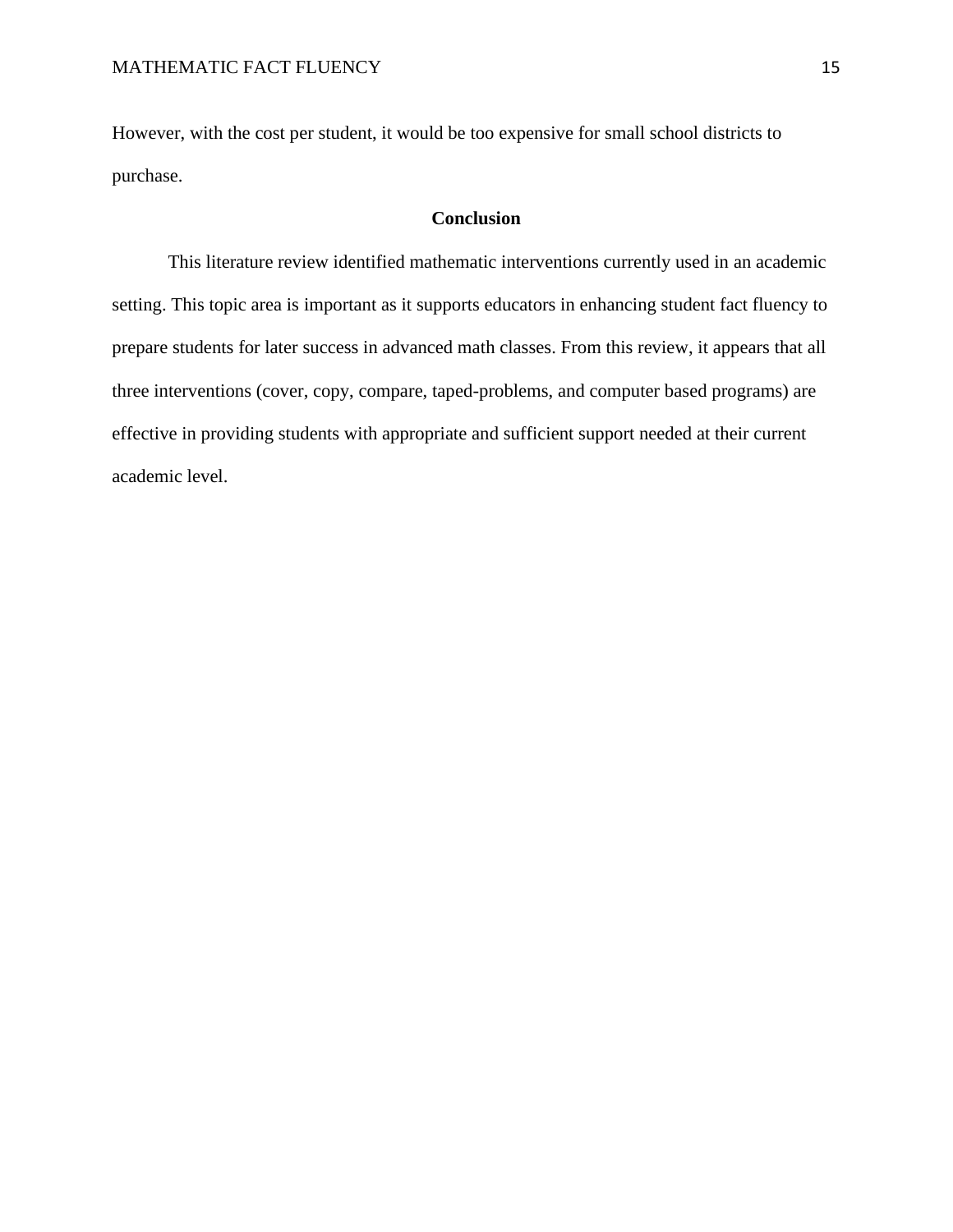### References

- Arnold, K. (2012, November 30). Theoretical Frameworks for Math Fact Fluency. Retrieved <https://eric.ed.gov/?q=Theoretical+Frameworks+for+Math+Fact+Fluency&id=EJ1135680>
- Baroody, A. (2006). Why Children Have Difficulties Mastering the Basic Number Combinations and How to Help Them. *Teaching Children Mathematics*, *13*, 22–31.

Berrett, A., & Carter, N. (2017). Imagine Math Facts Improves Multiplication Fact Fluency in Third-Grade Students. *Journal of Behavioral Education*, *27*(2), 223–239. doi: 10.1007/s10864-017-9288-1

- Cholmsky, P. (2011). From acquisition to automaticity: The Reflex solution for math fact mastery. Retrieved from [https://www.reflexmath.com/images/Reflex\\_White\\_Paper.pdf](https://www.reflexmath.com/images/Reflex_White_Paper.pdf)
- Codding, R. S., Burns, M. K., & Lukito, G. (2011). Meta-Analysis of Mathematic Basic-Fact Fluency Interventions: A Component Analysis. *Learning Disabilities Research & Practice*, *26*(1), 36–47. doi: 10.1111/j.1540-5826.2010.00323.x
- Common Core State Standards for Mathematics. (2020). Retrieved from http://www.corestandards.org/read-the-standards/
- Cozad, L., & Riccomini, P. (2016, November 30). Effects of Digital-Based Math Fluency Interventions on Learners with Math Difficulties: A Review of the Literature.

Dean, B. (2007). 'Math wars' target students, teachers. Retrieved from [https://www.seattlepi.com/local/opinion/article/Math-wars-target-students-teachers-](/Users/BoeversK/Library/Containers/com.microsoft.Word/Data/Desktop/Dean,%20B.%20(2007).%20)[1225602.php](/Users/BoeversK/Library/Containers/com.microsoft.Word/Data/Desktop/Dean,%20B.%20(2007).%20)

Final Report of the National Mathematics Advisory Panel. (2008). Retrieved from <https://www2.ed.gov/about/bdscomm/list/mathpanel/report/final-report.pdf>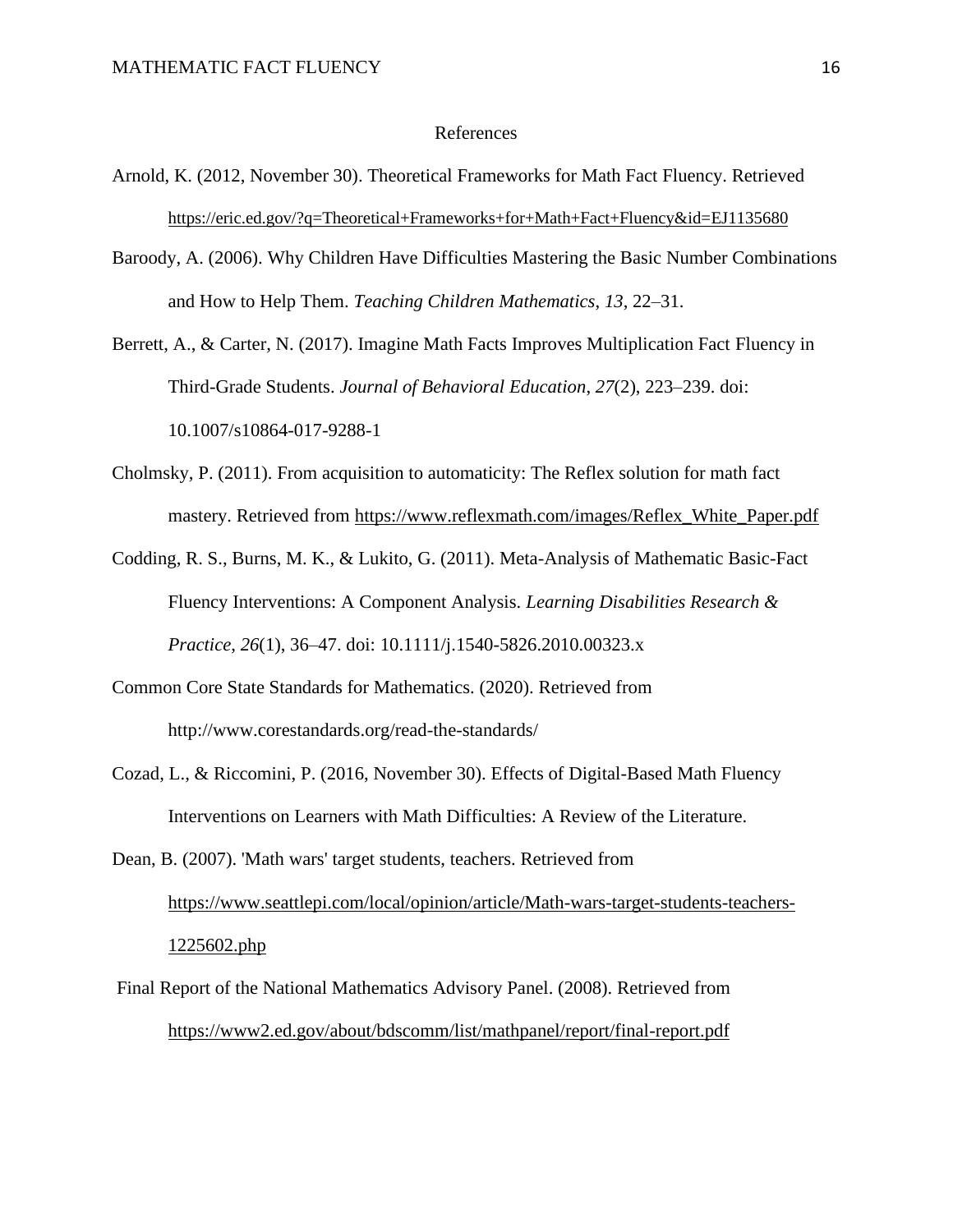- Kelley, B., Hosp, J. L., & Howell, K. W. (2008). Curriculum-Based Evaluation and Math: An Overview. *Assessment for Effective Intervention*, *33*(4), 250– 256. <https://doi.org/10.1177/1534508407313490>
- Konrad, M., & Joseph, L. (2013). Cover-Copy-Compare. *Intervention in School and Clinic*, *49*(4), 203–210. doi: 10.1177/1053451213509484
- Mathematics Performance. (2019). *National Center for Educational Statistics*. Retrieved from [https://nces.ed.gov/programs/coe/pdf/coe\\_cnc.pdf](https://nces.ed.gov/programs/coe/pdf/coe_cnc.pdf)
- Mccallum, E., & Schmitt, A. (2011). The Taped Problems Intervention. *International Journal of Special Education*, *26*(3).
- Musti-Rao, S., & Plati, E. (2015). Comparing Two Classwide Interventions: Implications of Using Technology for Increasing Multiplication Fact Fluency. *Journal of Behavioral Education*, *24*(4), 418–437. doi: 10.1007/s10864-015-9228-x
- NAEP Nations Report Card National Assessment of Educational Progress NAEP. (2019). Retrieved from https://nces.ed.gov/nationsreportcard/
- OConnell, S., & SanGiovanni, J. (2015). *Mastering the basic math facts in addition and subtraction: strategies, activities & interventions to move students beyond memorization*. Portsmouth, NH: Heinemann.
- Parkhurst, J., Skinner, C., Yaw, J., Poncy, B., Adcock, W., & Luna, E. (2010). Efficient Classwide Remediation: Using Technology to Identify Idiosyncratic Math Facts for Additional Automaticity Drills, *6*(2), 111–123. Retrieved from https://files.eric.ed.gov/fulltext/EJ913505.pdf